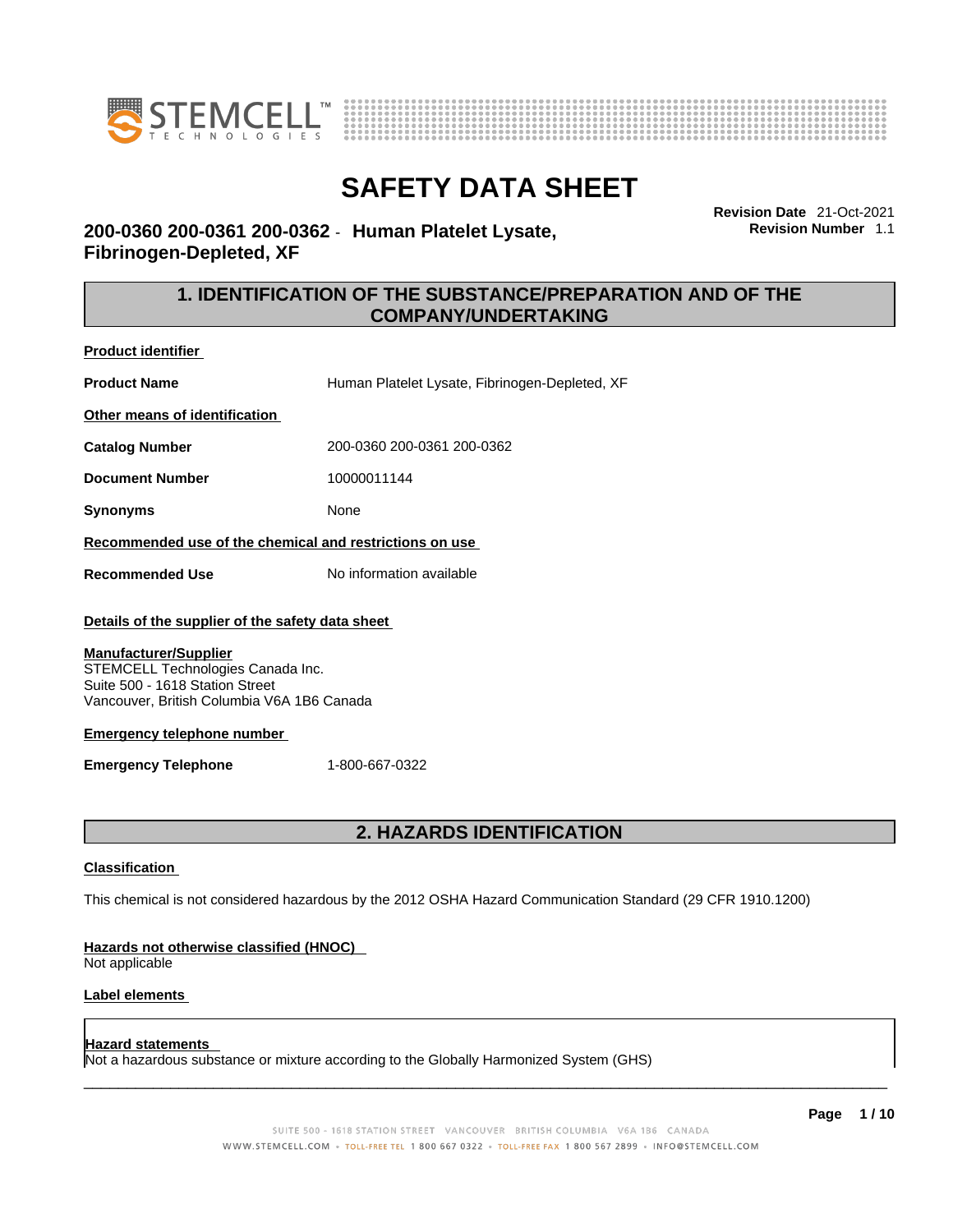



**Revision Number** 1.1

# \_\_\_\_\_\_\_\_\_\_\_\_\_\_\_\_\_\_\_\_\_\_\_\_\_\_\_\_\_\_\_\_\_\_\_\_\_\_\_\_\_\_\_\_\_\_\_\_\_\_\_\_\_\_\_\_\_\_\_\_\_\_\_\_\_\_\_\_\_\_\_\_\_\_\_\_\_\_\_\_\_\_\_\_\_\_\_\_\_\_\_\_\_ **Revision Date** 21-Oct-2021 **200-0360 200-0361 200-0362** - **Human Platelet Lysate, Fibrinogen-Depleted, XF**

The product contains no substances which at their given concentration, are considered to be hazardous to health.

**Appearance** No information available **Physical state** Liquid **Concernent Constants Constants and Durie Constants Constants Constants available** 

**Other Information** 

Not applicable

**Unknown acute toxicity** 100 % of the mixture consists of ingredient(s) of unknown toxicity

100 % of the mixture consists of ingredient(s) of unknown acute oral toxicity

100 % of the mixture consists of ingredient(s) of unknown acute dermal toxicity

100 % of the mixture consists of ingredient(s) of unknown acute inhalation toxicity (gas)

100 % of the mixture consists of ingredient(s) of unknown acute inhalation toxicity (vapor)

100 % of the mixture consists of ingredient(s) of unknown acute inhalation toxicity (dust/mist)

## **3. COMPOSITION/INFORMATION ON INGREDIENTS**

#### **Substance**

Not a hazardous substance or mixture according to the Globally Harmonized System (GHS)

\*The exact percentage (concentration) of composition has been withheld as a trade secret.

# **4. FIRST AID MEASURES**

## **Description of first aid measures**

| <b>Inhalation</b>   | Remove to fresh air.                                                                                                    |
|---------------------|-------------------------------------------------------------------------------------------------------------------------|
| Eye contact         | Rinse thoroughly with plenty of water for at least 15 minutes, lifting lower and upper eyelids.<br>Consult a physician. |
| <b>Skin contact</b> | Wash skin with soap and water.                                                                                          |
| Ingestion           | Clean mouth with water and drink afterwards plenty of water.                                                            |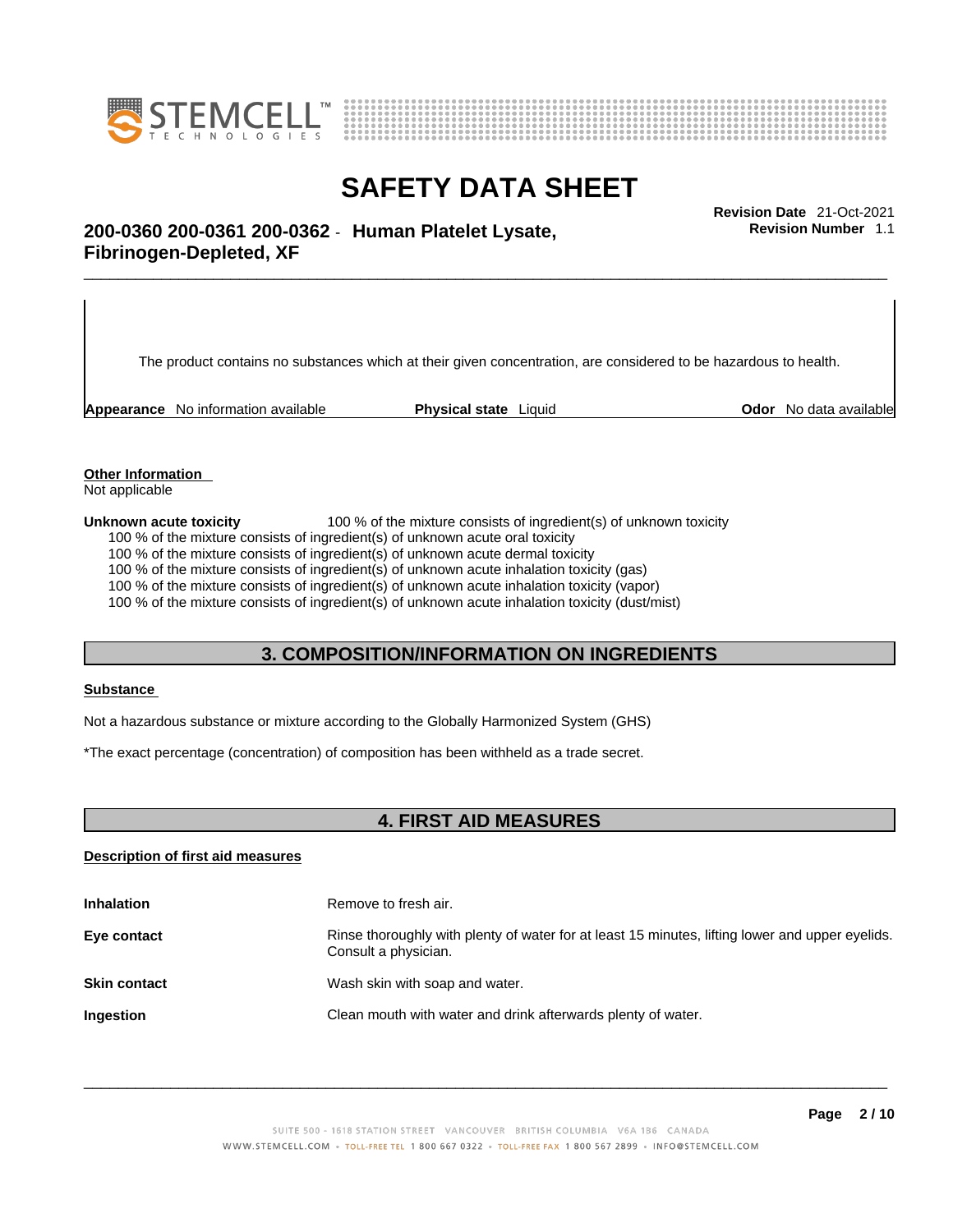



# \_\_\_\_\_\_\_\_\_\_\_\_\_\_\_\_\_\_\_\_\_\_\_\_\_\_\_\_\_\_\_\_\_\_\_\_\_\_\_\_\_\_\_\_\_\_\_\_\_\_\_\_\_\_\_\_\_\_\_\_\_\_\_\_\_\_\_\_\_\_\_\_\_\_\_\_\_\_\_\_\_\_\_\_\_\_\_\_\_\_\_\_\_ **Revision Date** 21-Oct-2021 **200-0360 200-0361 200-0362** - **Human Platelet Lysate, Fibrinogen-Depleted, XF**

**Most important symptoms and effects, both acute and delayed Symptoms** No information available. **Indication of any immediate medical attention and special treatment needed Note to physicians** Treat symptomatically. **5. FIRE-FIGHTING MEASURES Suitable Extinguishing Media** Use extinguishing measures that are appropriate to local circumstances and the surrounding environment. **Unsuitable extinguishing media** CAUTION: Use of water spray when fighting fire may be inefficient. **Specific hazards arising from the chemical** No information available. **Explosion data Sensitivity to Mechanical Impact** None. **Sensitivity to Static Discharge** None. **Special protective equipment for fire-fighters** Firefighters should wear self-contained breathing apparatus and full firefighting turnout gear. Use personal protection equipment.

# **6. ACCIDENTAL RELEASE MEASURES**

## **Personal precautions, protective equipment and emergency procedures**

| <b>Personal precautions</b>                          | Ensure adequate ventilation.                                                         |  |
|------------------------------------------------------|--------------------------------------------------------------------------------------|--|
| <b>Environmental precautions</b>                     |                                                                                      |  |
| <b>Environmental precautions</b>                     | See Section 12 for additional Ecological Information.                                |  |
| Methods and material for containment and cleaning up |                                                                                      |  |
| <b>Methods for containment</b>                       | Prevent further leakage or spillage if safe to do so.                                |  |
| Methods for cleaning up                              | Pick up and transfer to properly labeled containers.                                 |  |
| <b>Prevention of secondary hazards</b>               | Clean contaminated objects and areas thoroughly observing environmental regulations. |  |

 $\_$  ,  $\_$  ,  $\_$  ,  $\_$  ,  $\_$  ,  $\_$  ,  $\_$  ,  $\_$  ,  $\_$  ,  $\_$  ,  $\_$  ,  $\_$  ,  $\_$  ,  $\_$  ,  $\_$  ,  $\_$  ,  $\_$  ,  $\_$  ,  $\_$  ,  $\_$  ,  $\_$  ,  $\_$  ,  $\_$  ,  $\_$  ,  $\_$  ,  $\_$  ,  $\_$  ,  $\_$  ,  $\_$  ,  $\_$  ,  $\_$  ,  $\_$  ,  $\_$  ,  $\_$  ,  $\_$  ,  $\_$  ,  $\_$  ,

**Revision Number** 1.1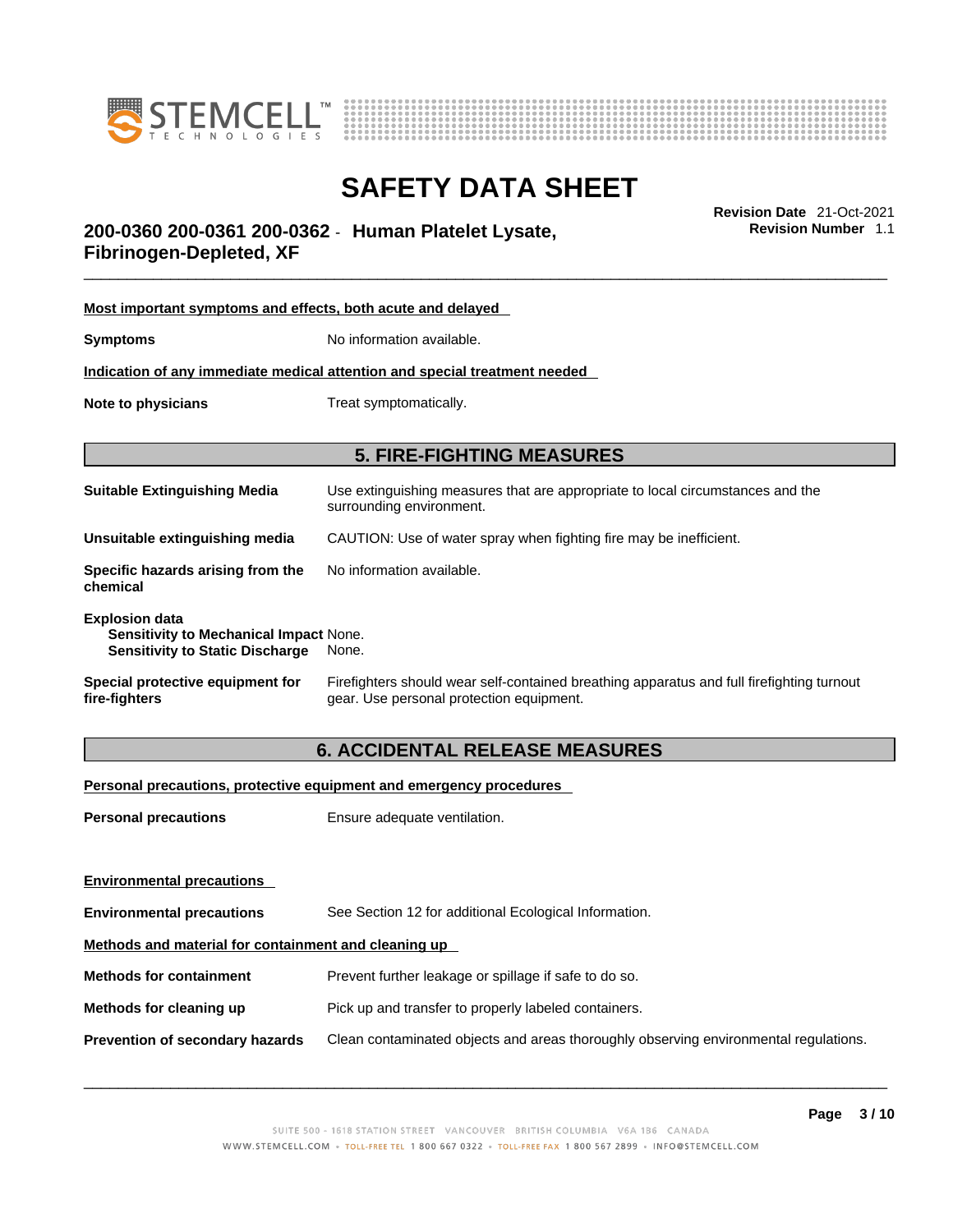



\_\_\_\_\_\_\_\_\_\_\_\_\_\_\_\_\_\_\_\_\_\_\_\_\_\_\_\_\_\_\_\_\_\_\_\_\_\_\_\_\_\_\_\_\_\_\_\_\_\_\_\_\_\_\_\_\_\_\_\_\_\_\_\_\_\_\_\_\_\_\_\_\_\_\_\_\_\_\_\_\_\_\_\_\_\_\_\_\_\_\_\_\_ **Revision Date** 21-Oct-2021 **200-0360 200-0361 200-0362** - **Human Platelet Lysate, Fibrinogen-Depleted, XF** 

# **7. HANDLING AND STORAGE**

**Precautions for safe handling**

**Advice on safe handling** Handle in accordance with good industrial hygiene and safety practice.

#### **Conditions for safe storage, including any incompatibilities**

**Storage Conditions** Store in accordance with information listed on the Product Information Sheet (PIS).

## **8. EXPOSURE CONTROLS/PERSONAL PROTECTION**

#### **Control parameters**

**Exposure Limits** The following ingredients are the only ingredients of the product above the cut-off level (or level that contributes to the hazard classification of the mixture) which have an exposure limit applicable in the region for which this safety data sheet is intended or other recommended limit. At this time, the other relevant constituents have no known exposure limits from the sources listed here.

appropriate for biohazardous infectious materials, as described in: Canadian Biosafety

## **Appropriate engineering controls**

| <b>Engineering controls</b> | Showers              |  |
|-----------------------------|----------------------|--|
|                             | Eyewash stations     |  |
|                             | Ventilation systems. |  |

# **Individual protection measures, such as personal protective equipment Eye/face protection** No special protective equipment required. **Skin and body protection** No special protective equipment required. **Respiratory protection** No protective equipment is needed under normal use conditions. If exposure limits are exceeded or irritation is experienced, ventilation and evacuation may be required. **Other protection** This product contains material derived from human plasma. Donors have been tested and found negative for HIV-1 and -2, hepatitis B, and hepatitis C prior to donation. However, this product should be considered potentially infectious. Use controls and personal protection

 $\_$  ,  $\_$  ,  $\_$  ,  $\_$  ,  $\_$  ,  $\_$  ,  $\_$  ,  $\_$  ,  $\_$  ,  $\_$  ,  $\_$  ,  $\_$  ,  $\_$  ,  $\_$  ,  $\_$  ,  $\_$  ,  $\_$  ,  $\_$  ,  $\_$  ,  $\_$  ,  $\_$  ,  $\_$  ,  $\_$  ,  $\_$  ,  $\_$  ,  $\_$  ,  $\_$  ,  $\_$  ,  $\_$  ,  $\_$  ,  $\_$  ,  $\_$  ,  $\_$  ,  $\_$  ,  $\_$  ,  $\_$  ,  $\_$  ,

**Revision Number** 1.1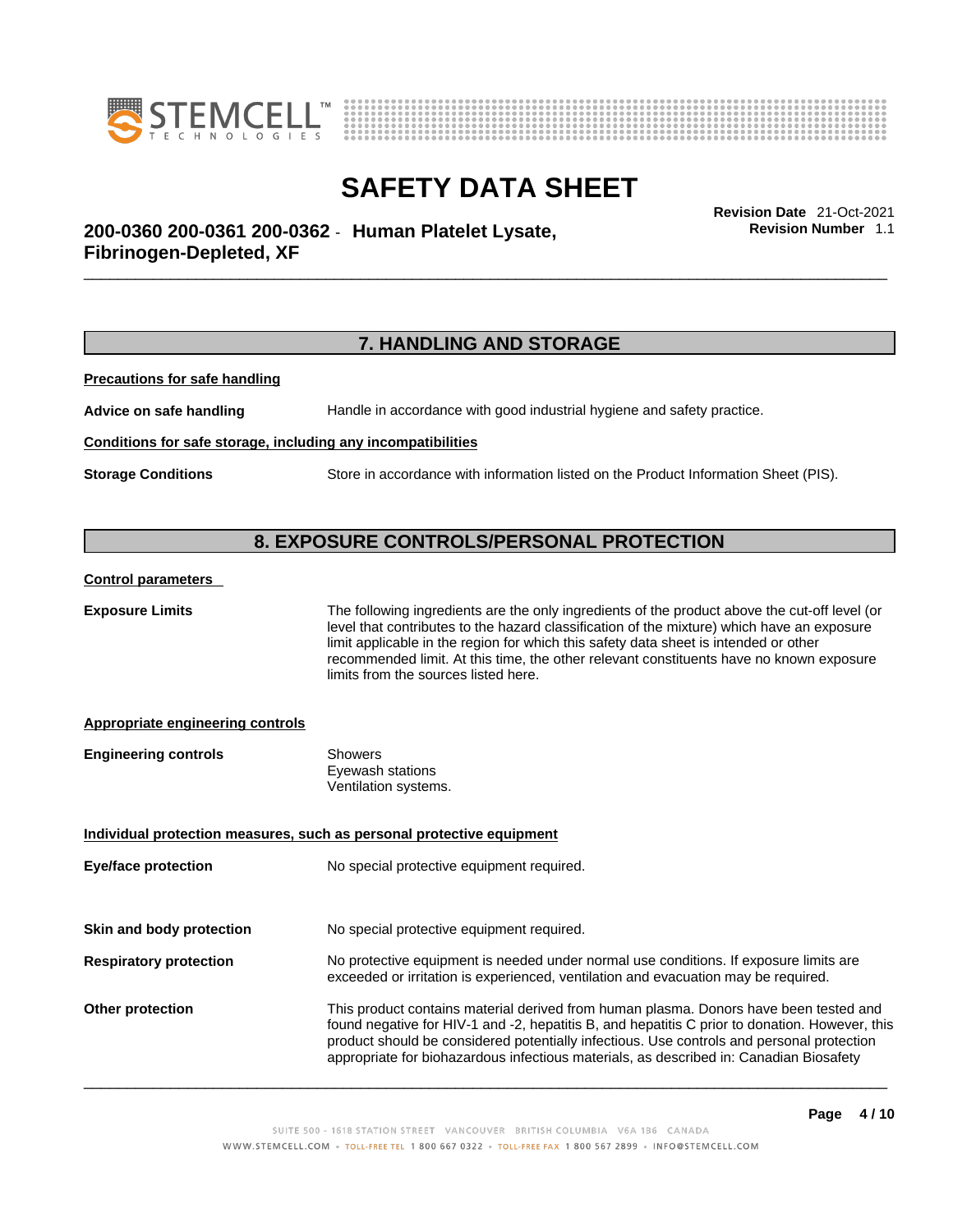



**Revision Number** 1.1

# \_\_\_\_\_\_\_\_\_\_\_\_\_\_\_\_\_\_\_\_\_\_\_\_\_\_\_\_\_\_\_\_\_\_\_\_\_\_\_\_\_\_\_\_\_\_\_\_\_\_\_\_\_\_\_\_\_\_\_\_\_\_\_\_\_\_\_\_\_\_\_\_\_\_\_\_\_\_\_\_\_\_\_\_\_\_\_\_\_\_\_\_\_ **Revision Date** 21-Oct-2021 **200-0360 200-0361 200-0362** - **Human Platelet Lysate, Fibrinogen-Depleted, XF**

Standards and Guidelines (CBSG), Second Edition.

**General hygiene considerations** Handle in accordance with good industrial hygiene and safety practice.

# **9. PHYSICAL AND CHEMICAL PROPERTIES**

## **Information on basic physical and chemical properties**

**Physical state** Liquid **Odor No data available**<br> **Odor threshold No data available** 

**Explosive properties** No data available **Oxidizing properties** No information available **pH Notata available Note known Melting point / freezing point** No data available None Known **Boiling point / boiling range** No data available None known<br> **Elash point None known**<br>
No data available None Known None known **Flash point**<br> **Flash point**<br> **Fvanoration rate** None Known<br>
No data available None Known<br>
None known **Evaporation rate Flammability (solid, gas)** No data available None Known None known **Flammability Limit in Air** None known **Upper flammability limit:** No data available **Lower flammability limit:** No data available **Vapor pressure No data available Mone known**<br> **Vapor density No data available** Mone known **None known Vapor density** No data available None known **Relative density Water solubility <br>
<b>Water solubility n** other **solvents** No data available **None known**<br>
None known **Solubility in other solvents** No data available None None known **Partition coefficient No data available Mone known Autoignition temperature No data available Mone Known** None known **Decomposition temperature** No data available None known **Kinematic viscosity**<br> **Community** No data available None known<br>
None known
No data available<br>
None known **Dynamic viscosity No data available None known** 

**Other Information** 

**Appearance** No information available **Color Color Color Color Color Color Color Color Color Color Color Color Color Color Color Color Color Color Color Color Color Color Color Color Color Color Color Color No data available** 

**Softening point** No information available **Molecular weight** No information available **Molecular formula**<br> **VOC Content (%)**<br>
No information available<br>
No information available **VOC Content (%)** No information available **Liquid Density** No information available **Bulk density No information available** 

## **Property Remarks •** Method **Values Remarks** •**Method**

# **10. STABILITY AND REACTIVITY**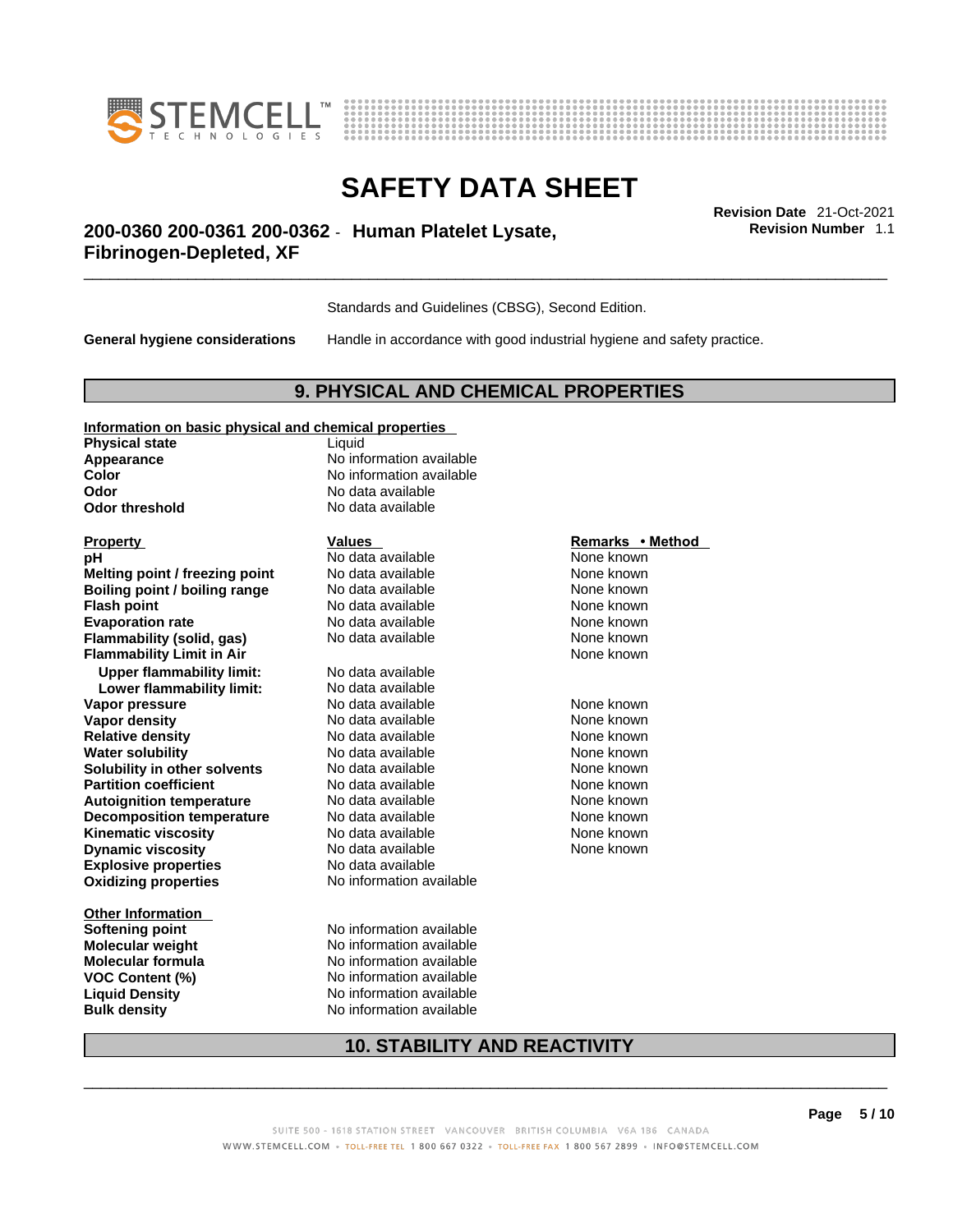



**Revision Number** 1.1

# \_\_\_\_\_\_\_\_\_\_\_\_\_\_\_\_\_\_\_\_\_\_\_\_\_\_\_\_\_\_\_\_\_\_\_\_\_\_\_\_\_\_\_\_\_\_\_\_\_\_\_\_\_\_\_\_\_\_\_\_\_\_\_\_\_\_\_\_\_\_\_\_\_\_\_\_\_\_\_\_\_\_\_\_\_\_\_\_\_\_\_\_\_ **Revision Date** 21-Oct-2021 **200-0360 200-0361 200-0362** - **Human Platelet Lysate, Fibrinogen-Depleted, XF**

| <b>Reactivity</b>                                                          | No information available.                                 |  |
|----------------------------------------------------------------------------|-----------------------------------------------------------|--|
| <b>Chemical stability</b>                                                  | Stable under recommended transport or storage conditions. |  |
| <b>Possibility of hazardous reactions</b> None under normal processing.    |                                                           |  |
| <b>Conditions to avoid</b>                                                 | None known based on information supplied.                 |  |
| Incompatible materials                                                     | None known based on information supplied.                 |  |
| Hazardous decomposition products None known based on information supplied. |                                                           |  |

# **11. TOXICOLOGICAL INFORMATION**

## **Information on likely routes of exposure**

| <b>Product Information</b> |                                                                              |
|----------------------------|------------------------------------------------------------------------------|
| <b>Inhalation</b>          | Specific test data for the substance or mixture is not available.            |
| Eye contact                | Specific test data for the substance or mixture is not available.            |
| <b>Skin contact</b>        | Specific test data for the substance or mixture is not available.            |
| <b>Ingestion</b>           | Specific test data for the substance or mixture is not available.            |
|                            | Symptoms related to the physical, chemical and toxicological characteristics |

**Symptoms** No information available.

## **Numerical measures of toxicity**

#### **Acute toxicity**

**Unknown acute toxicity** 100 % of the mixture consists of ingredient(s) of unknown toxicity

100 % of the mixture consists of ingredient(s) of unknown acute oral toxicity

100 % of the mixture consists of ingredient(s) of unknown acute dermal toxicity

100 % of the mixture consists of ingredient(s) of unknown acute inhalation toxicity (gas)

100 % of the mixture consists of ingredient(s) of unknown acute inhalation toxicity (vapor)

100 % of the mixture consists of ingredient(s) of unknown acute inhalation toxicity (dust/mist)

Product Information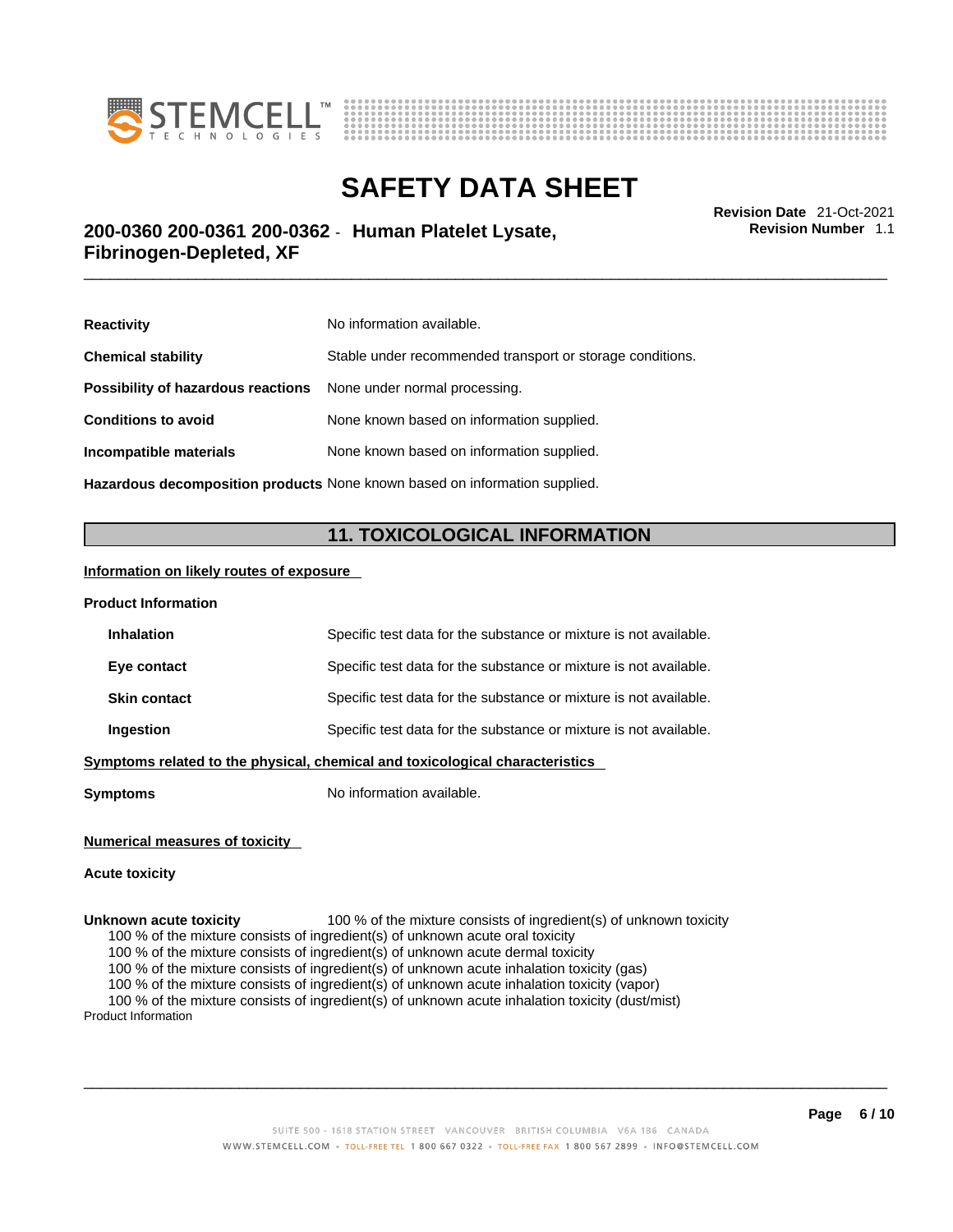



\_\_\_\_\_\_\_\_\_\_\_\_\_\_\_\_\_\_\_\_\_\_\_\_\_\_\_\_\_\_\_\_\_\_\_\_\_\_\_\_\_\_\_\_\_\_\_\_\_\_\_\_\_\_\_\_\_\_\_\_\_\_\_\_\_\_\_\_\_\_\_\_\_\_\_\_\_\_\_\_\_\_\_\_\_\_\_\_\_\_\_\_\_ **Revision Date** 21-Oct-2021 **200-0360 200-0361 200-0362** - **Human Platelet Lysate, Fibrinogen-Depleted, XF** 

**Revision Number** 1.1

**Delayed and immediate effects as well as chronic effects from short and long-term exposure**

| <b>Skin corrosion/irritation</b>                         | No information available.                                                 |  |
|----------------------------------------------------------|---------------------------------------------------------------------------|--|
| <b>Product Information</b>                               |                                                                           |  |
| Serious eye damage/eye irritation<br>Product Information | No information available.                                                 |  |
|                                                          |                                                                           |  |
| Respiratory or skin sensitization                        | No information available.                                                 |  |
| <b>Product Information</b>                               |                                                                           |  |
| <b>Germ cell mutagenicity</b>                            | No information available.                                                 |  |
| <b>Product Information</b>                               |                                                                           |  |
| Carcinogenicity                                          | No information available.                                                 |  |
| <b>Reproductive toxicity</b>                             | No information available.                                                 |  |
|                                                          | <b>Product Information</b>                                                |  |
| <b>STOT - single exposure</b>                            | No information available.                                                 |  |
|                                                          | <b>Product Information</b>                                                |  |
| <b>STOT - repeated exposure</b>                          | No information available.                                                 |  |
|                                                          | <b>Product Information</b>                                                |  |
| <b>Aspiration hazard</b>                                 | No information available.                                                 |  |
| <b>12. ECOLOGICAL INFORMATION</b>                        |                                                                           |  |
| <b>Ecotoxicity</b>                                       | The environmental impact of this product has not been fully investigated. |  |
| <b>Product Information</b>                               |                                                                           |  |
| <b>Persistence and degradability</b>                     | No information available.                                                 |  |
| <b>Bioaccumulation</b>                                   | There is no data for this product.                                        |  |
|                                                          |                                                                           |  |

# **13. DISPOSAL CONSIDERATIONS**

**Waste treatment methods**

**Other adverse effects** No information available.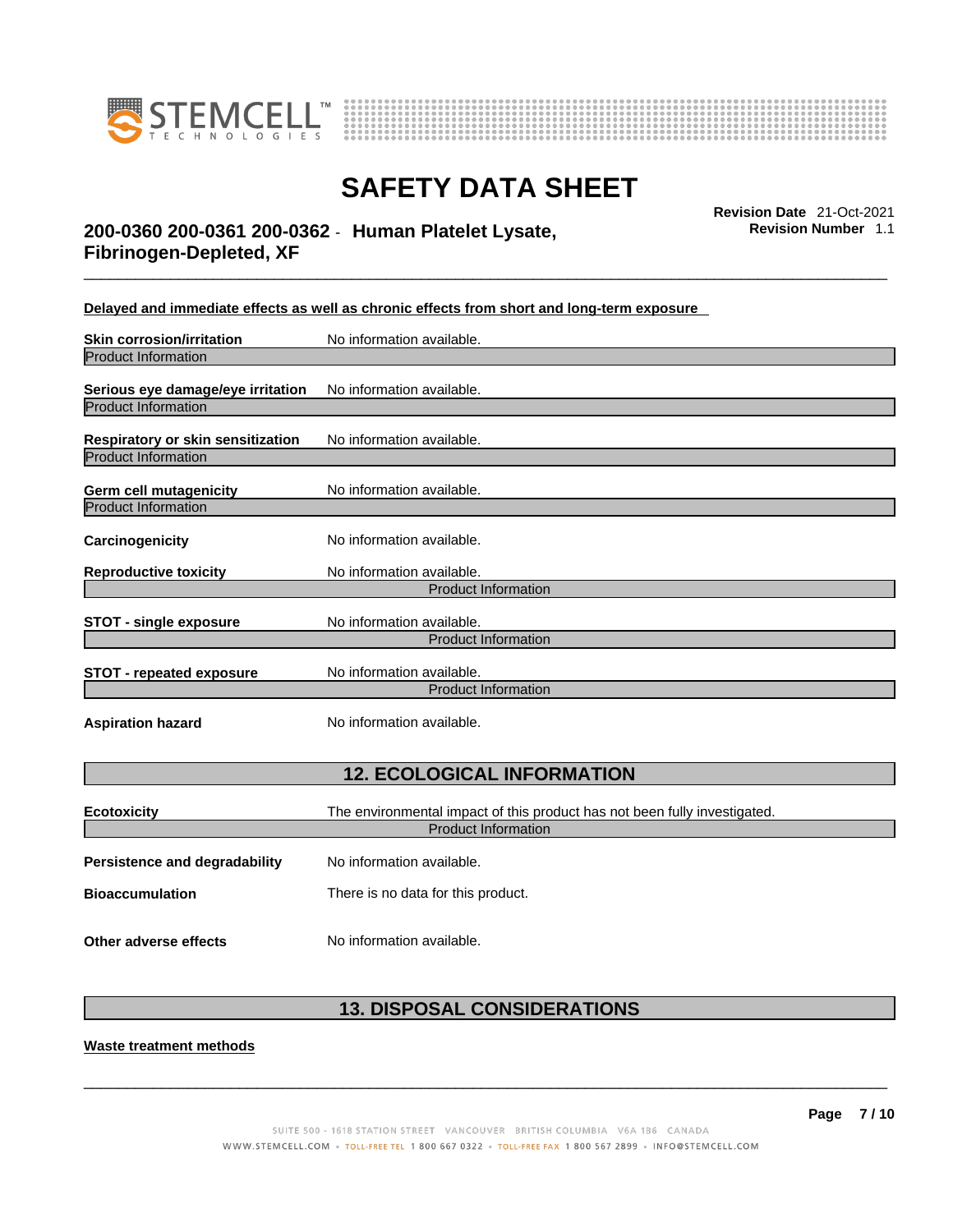



**Revision Number** 1.1

# \_\_\_\_\_\_\_\_\_\_\_\_\_\_\_\_\_\_\_\_\_\_\_\_\_\_\_\_\_\_\_\_\_\_\_\_\_\_\_\_\_\_\_\_\_\_\_\_\_\_\_\_\_\_\_\_\_\_\_\_\_\_\_\_\_\_\_\_\_\_\_\_\_\_\_\_\_\_\_\_\_\_\_\_\_\_\_\_\_\_\_\_\_ **Revision Date** 21-Oct-2021 **200-0360 200-0361 200-0362** - **Human Platelet Lysate, Fibrinogen-Depleted, XF**

| Waste from residues/unused    | Dispose of in accordance with local regulations. Dispose of waste in accordance with |
|-------------------------------|--------------------------------------------------------------------------------------|
| products                      | environmental legislation.                                                           |
| <b>Contaminated packaging</b> | Do not reuse empty containers.                                                       |

**14. TRANSPORT INFORMATION** 

| DOT         | Not regulated |
|-------------|---------------|
| <b>TDG</b>  | Not regulated |
| <b>MEX</b>  | Not regulated |
| ICAO (air)  | Not regulated |
| <b>IATA</b> | Not regulated |
| <b>IMDG</b> | Not regulated |
| <u>RID</u>  | Not regulated |
| <b>ADR</b>  | Not regulated |
| ADN         | Not regulated |

# **15. REGULATORY INFORMATION**

| International Inventories |                 |
|---------------------------|-----------------|
| <b>TSCA</b>               | Does not comply |
| <b>DSL/NDSL</b>           | Does not comply |
| <b>EINECS/ELINCS</b>      | Does not comply |
| <b>ENCS</b>               | Does not comply |
| <b>IECSC</b>              | Does not comply |
| <b>KECL</b>               | Does not comply |
| <b>PICCS</b>              | Does not comply |
| <b>AICS</b>               | Does not comply |

 **Legend:** 

 **TSCA** - United States Toxic Substances Control Act Section 8(b) Inventory

 **DSL/NDSL** - Canadian Domestic Substances List/Non-Domestic Substances List

 **EINECS/ELINCS** - European Inventory of Existing Chemical Substances/European List of Notified Chemical Substances  **ENCS** - Japan Existing and New Chemical Substances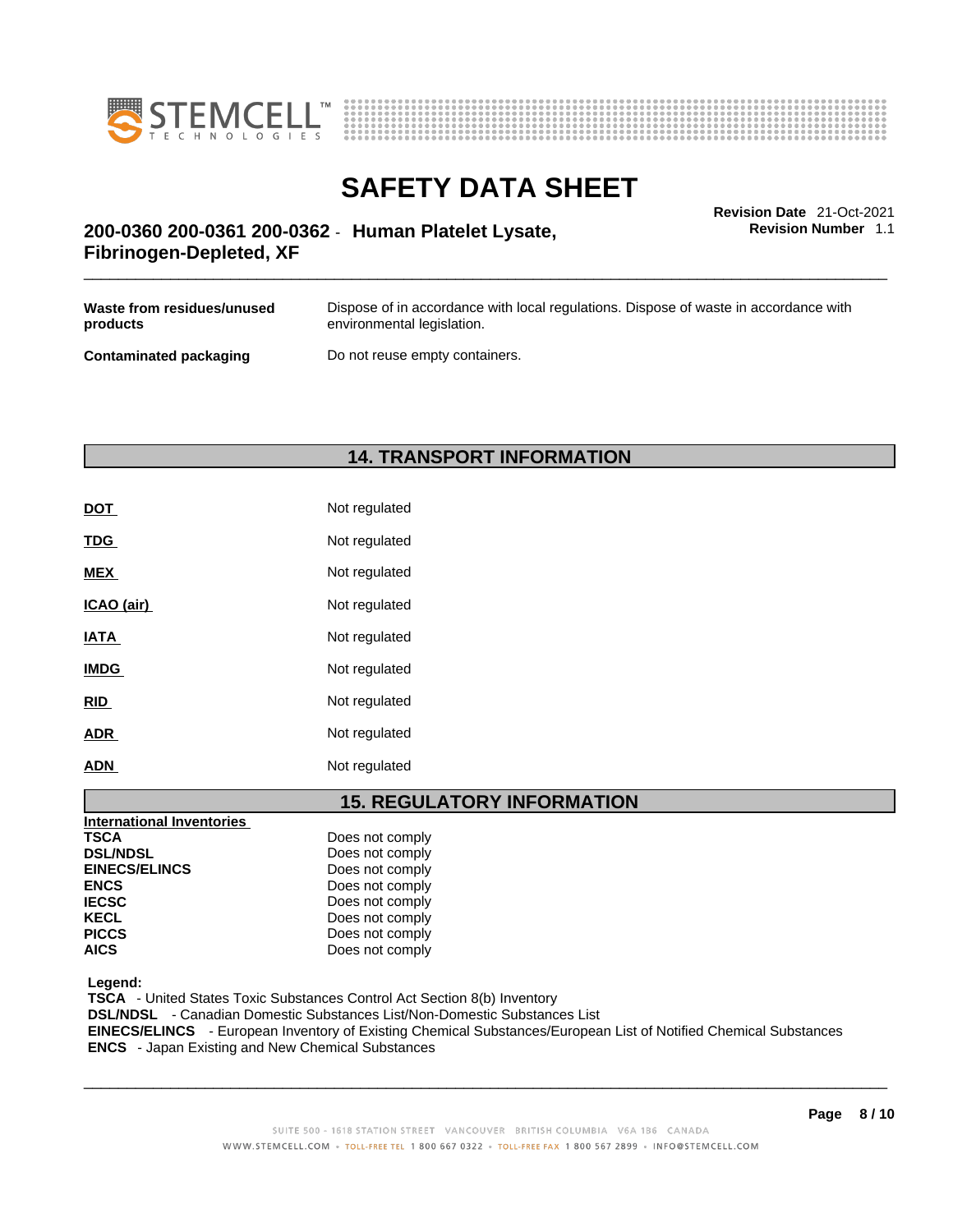



**Revision Number** 1.1

# \_\_\_\_\_\_\_\_\_\_\_\_\_\_\_\_\_\_\_\_\_\_\_\_\_\_\_\_\_\_\_\_\_\_\_\_\_\_\_\_\_\_\_\_\_\_\_\_\_\_\_\_\_\_\_\_\_\_\_\_\_\_\_\_\_\_\_\_\_\_\_\_\_\_\_\_\_\_\_\_\_\_\_\_\_\_\_\_\_\_\_\_\_ **Revision Date** 21-Oct-2021 **200-0360 200-0361 200-0362** - **Human Platelet Lysate, Fibrinogen-Depleted, XF**

 **IECSC** - China Inventory of Existing Chemical Substances

 **KECL** - Korean Existing and Evaluated Chemical Substances

 **PICCS** - Philippines Inventory of Chemicals and Chemical Substances

 **AICS** - Australian Inventory of Chemical Substances

#### **US Federal Regulations**

#### **SARA 313**

Section 313 of Title III of the Superfund Amendments and Reauthorization Act of 1986 (SARA). This product does not contain any chemicals which are subject to the reporting requirements of the Act and Title 40 of the Code of Federal Regulations, Part 372.

## **SARA 311/312 Hazard Categories**

| Acute health hazard               | Nο |  |
|-----------------------------------|----|--|
| <b>Chronic Health Hazard</b>      | N٥ |  |
| Fire hazard                       | N٥ |  |
| Sudden release of pressure hazard | N٥ |  |
| <b>Reactive Hazard</b>            | N٥ |  |

#### **CWA** (Clean Water Act)

This product does not contain any substances regulated as pollutants pursuant to the Clean Water Act (40 CFR 122.21 and 40 CFR 122.42).

## **CERCLA**

This material, as supplied, does not contain any substances regulated as hazardous substances under the Comprehensive Environmental Response Compensation and Liability Act (CERCLA) (40 CFR 302) or the Superfund Amendments and Reauthorization Act (SARA) (40 CFR 355). There may be specific reporting requirements at the local, regional, or state level pertaining to releases of this material.

#### **US State Regulations**

#### **California Proposition 65**

This product does not contain any Proposition 65 chemicals.

## **U.S. State Right-to-Know Regulations**

**US State Regulations** This product does not contain any substances regulated by state right-to-know regulations

#### **U.S. EPA Label Information**

#### **EPA Pesticide Registration Number** Not applicable